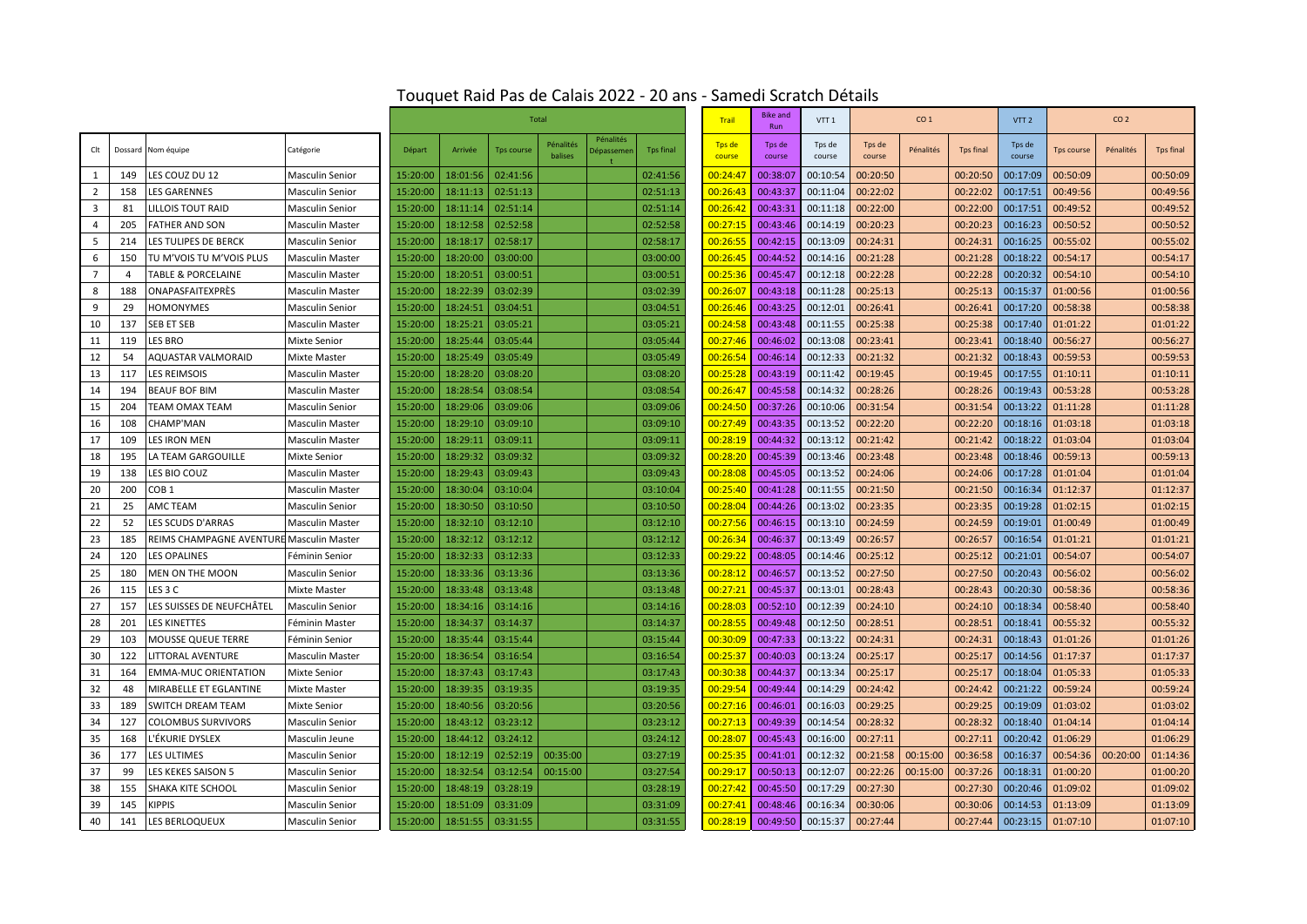|     |     |                                              |                        | <b>Total</b> |          |                   |                      |                         |                  | <b>Trail</b>     | <b>Bike and</b><br>Run | VTT <sub>1</sub> | CO <sub>1</sub>  |           |                  | VTT <sub>2</sub> |                   |           |                  |
|-----|-----|----------------------------------------------|------------------------|--------------|----------|-------------------|----------------------|-------------------------|------------------|------------------|------------------------|------------------|------------------|-----------|------------------|------------------|-------------------|-----------|------------------|
| Clt |     | Dossard Nom équipe                           | Catégorie              | Départ       | Arrivée  | <b>Tps course</b> | Pénalités<br>balises | Pénalités<br>)épassemer | <b>Tps final</b> | Tps de<br>course | Tps de<br>course       | Tps de<br>course | Tps de<br>course | Pénalités | <b>Tps final</b> | Tps de<br>course | <b>Tps course</b> | Pénalités | <b>Tps final</b> |
| 41  | 191 | LES TINTINS D'KERMESSE                       | Mixte Senior           | 15:20:00     | 18:52:09 | 03:32:09          |                      |                         | 03:32:09         | 00:29:30         | 00:50:18               | 00:13:29         | 00:27:10         |           | 00:27:10         | 00:19:24         | 01:12:18          |           | 01:12:18         |
| 42  | 148 | VALMO RAID' COUQUE                           | <b>Masculin Master</b> | 15:20:00     | 18:52:44 | 03:32:44          |                      |                         | 03:32:44         | 00:27:05         | 00:47:28               |                  |                  |           |                  | 00:40:27         | 01:04:09          |           | 01:04:09         |
| 43  | 192 | VALMORAID : SÉBASTIEN ET PAI Masculin Master |                        | 15:20:00     | 18:52:45 | 03:32:45          |                      |                         | 03:32:45         | 00:27:43         | 00:45:17               | 00:28:44         | 00:22:49         |           | 00:22:49         | 00:26:14         | 01:01:58          |           | 01:01:58         |
| 44  | 114 | <b>EYWE</b>                                  | <b>Mixte Master</b>    | 15:20:00     | 18:53:14 | 03:33:14          |                      |                         | 03:33:14         | 00:30:5          | 00:53:39               | 00:13:39         | 00:28:31         |           | 00:28:31         | 00:20:57         | 01:05:29          |           | 01:05:29         |
| 45  | 5   | <b>LES PETITS PIGEONS</b>                    | <b>Masculin Senior</b> | 15:20:00     | 18:53:32 | 03:33:32          |                      |                         | 03:33:32         | 00:29:15         | 00:51:58               | 00:14:53         | 00:26:33         |           | 00:26:33         | 00:25:04         | 01:05:49          |           | 01:05:49         |
| 46  | 217 | <b>VALMO RAID RIF SNIF2</b>                  | <b>Masculin Master</b> | 15:20:00     | 18:54:32 | 03:34:32          |                      |                         | 03:34:32         | 00:32:1          | 00:53:05               | 00:12:51         | 00:27:19         |           | 00:27:19         | 00:20:01         | 01:09:05          |           | 01:09:05         |
| 47  | 216 | VALMO RAID RIF SNIF1                         | Mixte Master           | 15:20:00     | 18:54:32 | 03:34:32          |                      |                         | 03:34:32         | 00:31:18         | 00:54:08               | 00:12:42         | 00:27:22         |           | 00:27:22         | 00:19:35         | 01:09:27          |           | 01:09:27         |
| 48  | 72  | <b>TEAM MD</b>                               | <b>Masculin Senior</b> | 15:20:00     | 18:54:57 | 03:34:57          |                      |                         | 03:34:57         | 00:30:48         | 00:52:10               | 00:14:46         | 00:31:29         |           | 00:31:29         | 00:19:13         | 01:06:31          |           | 01:06:31         |
| 49  | 42  | <b>WELSH GROS</b>                            | <b>Masculin Senior</b> | 15:20:00     | 18:54:58 | 03:34:58          |                      |                         | 03:34:58         | 00:30:3          | 00:49:15               | 00:14:04         | 00:28:41         |           | 00:28:41         | 00:19:01         | 01:13:21          |           | 01:13:21         |
| 50  | 23  | LES VOISINS LE RETOUR                        | <b>Masculin Master</b> | 15:20:00     | 18:55:06 | 03:35:06          |                      |                         | 03:35:06         | 00:31:14         | 00:53:22               | 00:13:24         | 00:33:04         |           | 00:33:04         | 00:21:22         | 01:02:40          |           | 01:02:40         |
| 51  | 153 | <b>RAFLETCHOU</b>                            | <b>Masculin Senior</b> | 15:20:00     | 18:55:11 | 03:35:11          |                      |                         | 03:35:11         | 00:30:1          | 00:57:34               | 00:15:27         | 00:25:36         |           | 00:25:36         | 00:22:37         | 01:03:46          |           | 01:03:46         |
| 52  | 88  | <b>LES FAUSTINIO</b>                         | Féminin Senior         | 15:20:00     | 18:55:33 | 03:35:33          |                      |                         | 03:35:33         | 00:31:54         | 00:52:50               | 00:15:39         | 00:27:09         |           | 00:27:09         | 00:26:31         | 01:01:30          |           | 01:01:30         |
| 53  | 131 | <b>LES OPPOSES</b>                           | <b>Mixte Master</b>    | 15:20:00     | 18:55:53 | 03:35:53          |                      |                         | 03:35:53         | 00:31:44         | 00:50:20               | 00:16:51         | 00:29:37         |           | 00:29:37         | 00:23:08         | 01:04:13          |           | 01:04:13         |
| 54  | 193 | LES DELEBARRE                                | <b>Mixte Master</b>    | 15:20:00     | 18:56:21 | 03:36:21          |                      |                         | 03:36:21         | 00:31:39         | 00:54:56               | 00:15:16         | 00:26:26         |           | 00:26:26         | 00:24:07         | 01:03:57          |           | 01:03:57         |
| 55  | 209 | LES POMPIERS DE BERCK                        | <b>Masculin Senior</b> | 15:20:00     | 18:17:06 | 02:57:06          | 00:40:00             |                         | 03:37:06         | 00:26:13         | 00:44:23               | 00:11:47         | 00:22:12         |           | 00:22:12         | 00:12:05         | 01:00:26          | 00:40:00  | 01:40:26         |
| 56  | 208 | LES KHEYS                                    | <b>Masculin Senior</b> | 15:20:00     | 18:57:22 | 03:37:22          |                      |                         | 03:37:22         | 00:27:48         | 00:46:20               | 00:16:03         | 00:34:56         |           | 00:34:56         | 00:22:04         | 01:10:11          |           | 01:10:11         |
| 57  | 37  | <b>LES BILOUTES</b>                          | <b>Masculin Master</b> | 15:20:00     | 18:37:31 | 03:17:31          | 00:20:00             |                         | 03:37:31         | 00:30:50         | 00:52:58               | 00:15:12         | 00:24:57         |           | 00:24:57         | 00:20:05         | 00:53:29          | 00:20:00  | 01:13:29         |
| 58  | 179 | THE PRUV BROTHERS                            | <b>Masculin Master</b> | 15:20:00     | 18:57:49 | 03:37:49          |                      |                         | 03:37:49         | 00:30:4          | 00:50:10               | 00:15:06         | 00:26:30         |           | 00:26:30         | 00:20:41         | 01:14:39          |           | 01:14:39         |
| 59  | 18  | <b>CHOCOLATE</b>                             | Féminin Master         | 15:20:00     | 18:57:56 | 03:37:56          |                      |                         | 03:37:56         | 00:32:35         | 00:57:34               | 00:15:03         | 00:25:42         |           | 00:25:42         | 00:21:39         | 01:05:23          |           | 01:05:23         |
| 60  | 161 | <b>VTT IMMERCURIEN</b>                       | <b>Masculin Master</b> | 15:20:00     | 18:58:48 | 03:38:48          |                      |                         | 03:38:48         | 00:31:2          | 00:56:09               | 00:16:03         | 00:27:57         |           | 00:27:57         | 00:22:38         | 01:04:34          |           | 01:04:34         |
| 61  | 30  | LES FILFS                                    | <b>Masculin Senior</b> | 15:20:00     | 18:58:51 | 03:38:51          |                      |                         | 03:38:51         | 00:28:50         | 00:47:59               | 00:14:54         | 00:27:29         |           | 00:27:29         | 00:20:44         | 01:18:55          |           | 01:18:55         |
| 62  | 146 | ZULJANA                                      | <b>Masculin Senior</b> | 15:20:00     | 18:59:14 | 03:39:14          |                      |                         | 03:39:14         | 00:28:58         | 00:47:15               | 00:12:22         | 00:36:11         |           | 00:36:11         | 00:22:09         | 01:12:19          |           | 01:12:19         |
| 63  | 126 | LES KILI KILLERS                             | <b>Masculin Master</b> | 15:20:00     | 18:59:18 | 03:39:18          |                      |                         | 03:39:18         | 00:30:2          | 00:51:08               | 00:14:20         | 00:24:47         |           | 00:24:47         | 00:20:47         | 01:17:48          |           | 01:17:48         |
| 64  | 184 | SIST2RS                                      | Féminin Senior         | 15:20:00     | 19:00:00 | 03:40:00          |                      |                         | 03:40:00         | 00:29:16         | 00:52:01               | 00:15:05         | 00:25:19         |           | 00:25:19         | 00:20:45         | 01:17:34          |           | 01:17:34         |
| 65  | 41  | PIL'S TEAM                                   | <b>Mixte Master</b>    | 15:20:00     | 19:00:08 | 03:40:08          |                      |                         | 03:40:08         | 00:30:3          | 00:52:42               | 00:16:24         | 00:25:20         |           | 00:25:20         | 00:27:12         | 01:07:53          |           | 01:07:53         |
| 66  | 178 | <b>TEAM YAFA</b>                             | <b>Mixte Senior</b>    | 15:20:00     | 19:00:11 | 03:40:11          |                      |                         | 03:40:11         | 00:30:59         | 00:53:36               | 00:14:55         | 00:32:45         |           | 00:32:45         | 00:22:49         | 01:05:07          |           | 01:05:07         |
| 67  | 44  | LES CHTI BELGES                              | <b>Masculin Master</b> | 15:20:00     | 19:00:14 | 03:40:14          |                      |                         | 03:40:14         | 00:30:50         | 00:53:58               | 00:14:46         | 00:25:25         |           | 00:25:25         | 00:23:51         | 01:11:24          |           | 01:11:24         |
| 68  | 199 | LES LAVEZZ' RAIDERS                          | <b>Masculin Master</b> | 15:20:00     | 19:00:34 | 03:40:34          |                      |                         | 03:40:34         | 00:29:1          | 00:47:05               | 00:14:51         | 00:31:50         |           | 00:31:50         | 00:19:34         | 01:17:59          |           | 01:17:59         |
| 69  | 187 | <b>MAISTESOU</b>                             | Féminin Master         | 15:20:00     | 19:01:07 | 03:41:07          |                      |                         | 03:41:07         | 00:27:54         | 00:49:39               | 00:16:47         | 00:29:24         |           | 00:29:24         | 00:22:04         | 01:15:19          |           | 01:15:19         |
| 70  | 16  | <b>BABIK &amp; CROUCH</b>                    | <b>Masculin Master</b> | 15:20:00     | 18:42:10 | 03:22:10          | 00:20:00             |                         | 03:42:10         | 00:31:19         | 00:54:21               | 00:12:48         | 00:30:56         |           | 00:30:56         | 00:20:04         | 00:52:42          | 00:20:00  | 01:12:42         |
| 71  | 181 | WORLD & WILD                                 | Mixte Senior           | 15:20:00     | 19:02:18 | 03:42:18          |                      |                         | 03:42:18         | 00:31:03         | 00:54:02               | 00:14:45         | 00:28:51         |           | 00:28:51         | 00:22:14         | 01:11:25          |           | 01:11:25         |
| 72  | 59  | LES DEZINGHER                                | <b>Mixte Master</b>    | 15:20:00     | 19:03:52 | 03:43:52          |                      |                         | 03:43:52         | 00:29:3          | 00:50:28               | 00:15:41         | 00:31:12         |           | 00:31:12         | 00:21:40         | 01:15:14          |           | 01:15:14         |
| 73  | 132 | LA YAY'TIM                                   | <b>Masculin Senior</b> | 15:20:00     | 18:43:55 | 03:23:55          | 00:20:00             |                         | 03:43:55         | 00:29:1          | 00:50:13               | 00:13:31         | 00:37:08         |           | 00:37:08         | 00:22:06         | 00:51:46          | 00:20:00  | 01:11:46         |
| 74  | 76  | LES CHATAMEURS                               | <b>Masculin Senior</b> | 15:20:00     | 19:04:08 | 03:44:08          |                      |                         | 03:44:08         | 00:28:58         | 00:46:14               | 00:13:55         | 00:24:41         |           | 00:24:41         | 00:22:48         | 01:27:32          |           | 01:27:32         |
| 75  | 196 | POURKOIONFÉSSA                               | <b>Masculin Senior</b> | 15:20:00     | 19:04:22 | 03:44:22          |                      |                         | 03:44:22         | 00:28:5          | 00:48:43               | 00:15:15         | 00:31:24         |           | 00:31:24         | 00:19:35         | 01:20:32          |           | 01:20:32         |
| 76  | 20  | LES INATTENDUS 2                             | <b>Masculin Master</b> | 15:20:00     | 19:05:12 | 03:45:12          |                      |                         | 03:45:12         | 00:29:35         | 00:47:06               | 00:16:50         | 00:32:29         |           | 00:32:29         | 00:24:58         | 01:14:14          |           | 01:14:14         |
| 77  | 19  | <b>LES INATTENDUS</b>                        | <b>Masculin Master</b> | 15:20:00     | 19:06:05 | 03:46:05          |                      |                         | 03:46:05         | 00:30:3          | 00:52:43               | 00:15:13         | 00:27:41         |           | 00:27:41         | 00:23:45         | 01:16:12          |           | 01:16:12         |
| 78  | 9   | LOULOU & LOULOUTE                            | Mixte Senior           | 15:20:00     | 19:06:24 | 03:46:24          |                      |                         | 03:46:24         | 00:31:03         | 00:50:07               | 00:14:52         | 00:25:43         |           | 00:25:43         | 00:21:34         | 01:23:05          |           | 01:23:05         |
| 79  | 213 | LES COMPAGNONS DE LA GRAP Masculin Senior    |                        | 15:20:00     | 19:06:32 | 03:46:32          |                      |                         | 03:46:32         | 00:31:2          | 00:54:06               | 00:13:39         | 00:26:29         |           | 00:26:29         | 00:23:53         | 01:16:58          |           | 01:16:58         |
| 80  | 12  | <b>PAR ET BIRDY</b>                          | <b>Masculin Master</b> | 15:20:00     | 18:46:36 | 03:26:36          | 00:20:00             |                         | 03:46:36         | 00:31:33         | 00:52:58               | 00:14:07         | 00:28:25         |           | 00:28:25         | 00:20:51         | 00:58:42          | 00:20:00  | 01:18:42         |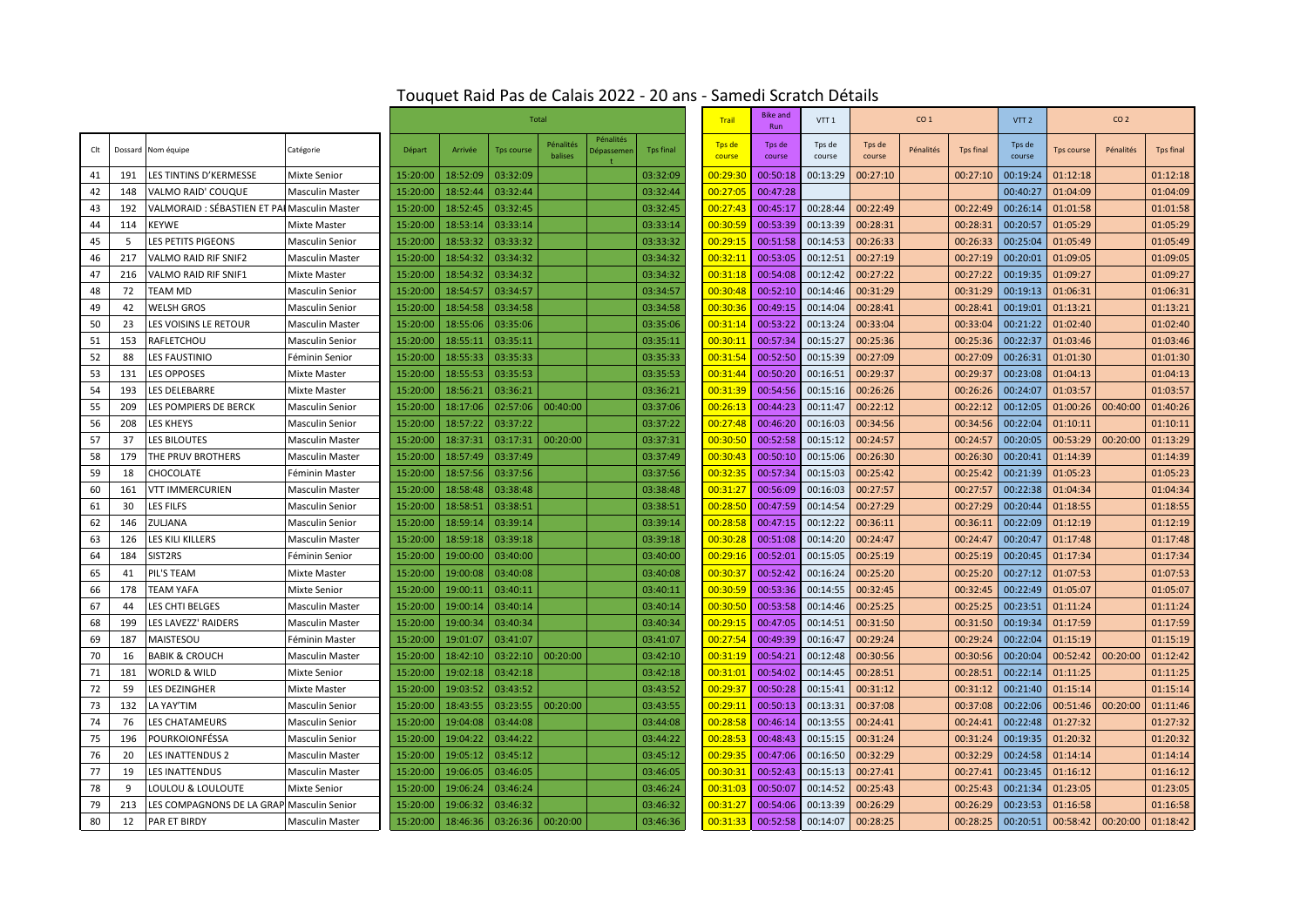|     |         |                                               |                        | <b>Total</b> |          |                   |                      |                         |                  | <b>Trail</b>     | <b>Bike and</b><br>Run | VTT <sub>1</sub> | CO <sub>1</sub>  |           |                  | VTT <sub>2</sub> | CO <sub>2</sub> |           |                  |
|-----|---------|-----------------------------------------------|------------------------|--------------|----------|-------------------|----------------------|-------------------------|------------------|------------------|------------------------|------------------|------------------|-----------|------------------|------------------|-----------------|-----------|------------------|
| Clt | Dossard | Nom équipe                                    | Catégorie              | Départ       | Arrivée  | <b>Tps course</b> | Pénalités<br>balises | Pénalités<br>)épassemei | <b>Tps final</b> | Tps de<br>course | Tps de<br>course       | Tps de<br>course | Tps de<br>course | Pénalités | <b>Tps final</b> | Tps de<br>course | Tps course      | Pénalités | <b>Tps final</b> |
| 81  | 96      | <b>LES BRATISLA BOYS</b>                      | <b>Masculin Senior</b> | 15:20:00     | 19:07:10 | 03:47:10          |                      |                         | 03:47:10         | 00:30:17         | 00:57:25               | 00:16:31         | 00:32:41         |           | 00:32:41         | 00:26:29         | 01:03:47        |           | 01:03:47         |
| 82  | 83      | <b>TEAM5ROUES</b>                             | Masculin Senior        | 15:20:00     | 18:47:29 | 03:27:29          | 00:20:00             |                         | 03:47:29         | 00:30:3          | 00:46:03               | 00:16:31         | 00:28:48         |           | 00:28:48         | 00:19:23         | 01:06:12        | 00:20:00  | 01:26:12         |
| 83  | 113     | ITTLE RABBIT.                                 | <b>Mixte Master</b>    | 15:20:00     | 18:53:10 | 03:33:10          | 00:15:00             |                         | 03:48:10         | 00:30:56         | 00:50:34               | 00:15:06         | 00:26:37         | 00:15:00  | 00:41:37         | 00:19:47         | 01:10:10        |           | 01:10:10         |
| 84  | 203     | <b>CLFT 2.0</b>                               | <b>Masculin Master</b> | 15:20:00     | 19:09:58 | 03:49:58          |                      |                         | 03:49:58         | 00:34:4          | 01:03:06               | 00:18:05         | 00:30:18         |           | 00:30:18         | 00:16:01         | 01:07:43        |           | 01:07:43         |
| 85  | 135     | <b>RAID HOT</b>                               | <b>Masculin Senior</b> | 15:20:00     | 19:11:51 | 03:51:51          |                      |                         | 03:51:51         | 00:30:33         | 00:54:58               | 00:15:44         | 00:29:44         |           | 00:29:44         | 00:26:05         | 01:14:47        |           | 01:14:47         |
| 86  | 34      | <b>LES COYOTES</b>                            | <b>Masculin Master</b> | 15:20:00     | 19:13:47 | 03:53:47          |                      |                         | 03:53:47         | 00:32:24         | 00:58:09               | 00:17:32         | 00:30:07         |           | 00:30:07         | 00:24:16         | 01:11:19        |           | 01:11:19         |
| 87  | 152     | LES TONTONS FLINGUÉS (DU D                    | <b>Mixte Master</b>    | 15:20:00     | 19:13:47 | 03:53:47          |                      |                         | 03:53:47         | 00:29:2          | 00:54:10               | 00:15:25         | 00:34:42         |           | 00:34:42         | 00:24:12         | 01:15:50        |           | 01:15:50         |
| 88  | 186     | RAID HOT CHILI PÉPÈRE                         | <b>Masculin Senior</b> | 15:20:00     | 18:56:35 | 03:36:35          | 00:20:00             |                         | 03:56:35         | 00:29:09         | 00:50:24               | 00:13:39         | 00:25:40         |           | 00:25:40         | 00:25:59         | 01:11:44        | 00:20:00  | 01:31:44         |
| 89  | 167     | <b>OPALE COYOTE</b>                           | <b>Mixte Master</b>    | 15:20:00     | 19:16:55 | 03:56:55          |                      |                         | 03:56:55         | 00:33:26         | 00:52:54               | 00:17:41         | 00:29:49         |           | 00:29:49         | 00:23:35         | 01:19:30        |           | 01:19:30         |
| 90  | 176     | ON THE RODMAN                                 | Mixte Senior           | 15:20:00     | 19:17:01 | 03:57:01          |                      |                         | 03:57:01         | 00:31:48         | 00:56:21               | 00:16:30         | 00:32:46         |           | 00:32:46         | 00:24:01         | 01:15:35        |           | 01:15:35         |
| 91  | 38      | <b>HALDOS</b>                                 | <b>Masculin Master</b> | 15:20:00     | 19:02:31 | 03:42:31          | 00:15:00             |                         | 03:57:31         | 00:31:55         | 00:56:11               | 00:14:51         | 00:27:59         | 00:15:00  | 00:42:59         | 00:21:46         | 01:09:49        |           | 01:09:49         |
| 92  | 160     | <b><i>FEAM RIGOLUS</i></b>                    | <b>Masculin Senior</b> | 15:20:00     | 18:57:34 | 03:37:34          | 00:20:00             |                         | 03:57:34         | 00:31:53         | 00:53:35               | 00:15:11         | 00:32:24         |           | 00:32:24         | 00:22:25         | 01:02:06        | 00:20:00  | 01:22:06         |
| 93  | 206     | AAAVA BOUGER BOUGER                           | <b>Masculin Senior</b> | 15:20:00     | 18:17:59 | 02:57:59          | 01:00:00             |                         | 03:57:59         | 00:29:12         | 00:46:59               | 00:12:10         | 00:27:59         |           | 00:27:59         | 00:20:26         | 00:41:13        | 01:00:00  | 01:41:13         |
| 94  | 197     | LA BISE - TOUQUET RAID                        | <b>Masculin Master</b> | 15:20:00     | 18:58:00 | 03:38:00          | 00:20:00             |                         | 03:58:00         | 00:31:50         | 00:54:54               | 00:16:24         | 00:30:31         |           | 00:30:31         | 00:21:52         | 01:02:29        | 00:20:00  | 01:22:29         |
| 95  | 8       | <b>LES CH'TIGRES</b>                          | <b>Mixte Senior</b>    | 15:20:00     | 19:03:09 | 03:43:09          | 00:15:00             |                         | 03:58:09         | 00:31:44         | 00:54:29               | 00:16:50         | 00:25:39         | 00:15:00  | 00:40:39         | 00:21:07         | 01:13:20        |           | 01:13:20         |
| 96  | 50      | LES GUERRIÈRES DU RAID                        | Féminin Senior         | 15:20:00     | 18:58:40 | 03:38:40          | 00:20:00             |                         | 03:58:40         | 00:29:04         | 00:55:14               | 00:16:02         | 00:30:56         |           | 00:30:56         | 00:23:13         | 01:04:11        | 00:20:00  | 01:24:11         |
| 97  | 17      | <b>LES INVICTORRIBLES!</b>                    | <b>Masculin Senior</b> | 15:20:00     | 18:59:02 | 03:39:02          | 00:20:00             |                         | 03:59:02         | 00:32:0          | 00:58:49               | 00:18:29         | 00:28:00         |           | 00:28:00         | 00:21:08         | 01:00:35        | 00:20:00  | 01:20:35         |
| 98  | 45      | <b>LES KEILERS</b>                            | <b>Masculin Senior</b> | 15:20:00     | 19:19:21 | 03:59:21          |                      |                         | 03:59:21         | 00:29:1          | 00:46:29               | 00:14:25         | 00:32:06         |           | 00:32:06         | 00:23:03         | 01:34:04        |           | 01:34:04         |
| 99  | 173     | LES P'TITS DOUDOUS DU BUS M Masculin Senior   |                        | 15:20:00     | 19:05:08 | 03:45:08          | 00:15:00             |                         | 04:00:08         | 00:27:44         | 00:51:59               | 00:11:55         | 00:28:26         | 00:15:00  | 00:43:26         | 00:20:30         | 01:24:34        |           | 01:24:34         |
| 100 | 174     | <b>WIMHARD</b>                                | <b>Masculin Senior</b> | 15:20:00     | 19:00:11 | 03:40:11          | 00:20:00             |                         | 04:00:11         | 00:29:02         | 00:52:04               | 00:15:40         | 00:29:57         |           | 00:29:57         | 00:23:37         | 01:09:52        | 00:20:00  | 01:29:52         |
| 101 | 13      | <b>LES TROLLS</b>                             | <b>Mixte Master</b>    | 15:20:00     | 19:00:33 | 03:40:33          | 00:20:00             |                         | 04:00:33         | 00:31:5          | 00:55:18               | 00:18:17         | 00:30:34         |           | 00:30:34         | 00:26:25         | 00:58:09        | 00:20:00  | 01:18:09         |
| 102 | 1       | <b>SCRATCH RUNNER</b>                         | <b>Masculin Master</b> | 15:20:00     | 19:00:39 | 03:40:39          | 00:20:00             |                         | 04:00:39         | 00:27:02         | 00:46:01               | 00:13:09         | 00:29:01         |           | 00:29:01         | 00:20:06         | 01:25:20        | 00:20:00  | 01:45:20         |
| 103 | 144     | <b>LES DORITOS</b>                            | Mixte Senior           | 15:20:00     | 18:33:01 | 03:13:01          | 00:55:00             |                         | 04:08:01         | 00:31:46         | 00:52:08               | 00:13:52         | 00:25:11         | 00:15:00  | 00:40:11         | 00:20:26         | 00:49:38        | 00:40:00  | 01:29:38         |
| 104 | 64      | LES TRAPPISTES                                | <b>Masculin Master</b> | 15:20:00     | 19:08:13 | 03:48:13          | 00:20:00             |                         | 04:08:13         | 00:31:03         | 00:56:16               | 00:15:47         | 00:38:53         |           | 00:38:53         | 00:21:19         | 01:04:55        | 00:20:00  | 01:24:55         |
| 105 | 139     | TEAM MACHOWIAK                                | <b>Mixte Senior</b>    | 15:20:00     | 18:53:59 | 03:33:59          | 00:35:00             |                         | 04:08:59         | 00:35:20         | 01:01:41               | 00:16:16         | 00:27:04         | 00:15:00  | 00:42:04         | 00:22:21         | 00:51:17        | 00:20:00  | 01:11:17         |
| 106 | 28      | YAPUKA                                        | <b>Masculin Master</b> | 15:20:00     | 19:09:42 | 03:49:42          | 00:20:00             |                         | 04:09:42         | 00:32:47         | 00:55:11               | 00:16:08         | 00:43:49         |           | 00:43:49         | 00:17:16         | 01:04:31        | 00:20:00  | 01:24:31         |
| 107 | 31      | EN AVANT DUDUCHE                              | <b>Masculin Master</b> | 15:20:00     | 18:54:43 | 03:34:43          | 00:35:00             |                         | 04:09:43         | 00:30:44         | 00:52:25               | 00:17:25         | 00:27:21         | 00:15:00  | 00:42:21         | 00:22:54         | 01:03:54        | 00:20:00  | 01:23:54         |
| 108 | 47      | ROMAIN ET GUILLAUME                           | <b>Masculin Master</b> | 15:20:00     | 18:54:55 | 03:34:55          | 00:35:00             |                         | 04:09:55         | 00:28:4          | 00:46:37               | 00:13:30         | 00:26:55         | 00:15:00  | 00:41:55         | 00:19:55         | 01:19:13        | 00:20:00  | 01:39:13         |
| 109 | 3       | LES DEUX NEURONS                              | <b>Masculin Master</b> | 15:20:00     | 18:51:15 | 03:31:15          | 00:40:00             |                         | 04:11:15         | 00:31:32         | 00:54:26               | 00:14:18         | 00:29:24         |           | 00:29:24         | 00:21:31         | 01:00:04        | 00:40:00  | 01:40:04         |
| 110 | 183     | <b>FORT BOYAUX</b>                            | Féminin Senior         | 15:20:00     | 18:57:10 | 03:37:10          | 00:35:00             |                         | 04:12:10         | 00:32:0          | 00:57:52               | 00:17:12         | 00:24:51         | 00:15:00  | 00:39:51         | 00:27:37         | 00:57:34        | 00:20:00  | 01:17:34         |
| 111 | 171     | LES POULETTES                                 | Féminin Senior         | 15:20:00     | 18:57:10 | 03:37:10          | 00:35:00             |                         | 04:12:10         | 00:32:0          | 00:59:25               | 00:15:50         | 00:25:14         | 00:15:00  | 00:40:14         | 00:24:23         | 01:00:13        | 00:20:00  | 01:20:13         |
| 112 | 90      | <b>INTERNATIONAL RUNNERS</b>                  | <b>Masculin Senior</b> | 15:20:00     | 18:55:46 | 03:35:46          | 00:40:00             |                         | 04:15:46         | 00:34:1          | 01:00:03               | 00:17:14         | 00:29:46         |           | 00:29:46         | 00:24:17         | 00:50:09        | 00:40:00  | 01:30:09         |
| 113 | 202     | <b>MOUS &amp; STACH</b>                       | <b>Masculin Senior</b> | 15:20:00     | 18:55:59 | 03:35:59          | 00:40:00             |                         | 04:15:59         | 00:32:38         | 01:04:10               | 00:15:24         | 00:37:02         |           | 00:37:02         | 00:21:51         | 00:44:54        | 00:40:00  | 01:24:54         |
| 114 | 110     | LES INSÉPARABLES                              | Mixte Master           | 15:20:00     | 19:03:43 | 03:43:43          | 00:35:00             |                         | 04:18:43         | 00:29:00         | 00:48:20               | 00:15:17         | 00:24:43         | 00:15:00  | 00:39:43         | 00:20:42         | 01:25:41        | 00:20:00  | 01:45:41         |
| 115 | 147     | LES INTRÉPIDES                                | Féminin Master         | 15:20:00     | 19:06:54 | 03:46:54          | 00:35:00             |                         | 04:21:54         | 00:33:2          | 01:01:20               | 00:17:41         | 00:32:20         | 00:15:00  | 00:47:20         | 00:19:10         | 01:02:55        | 00:20:00  | 01:22:55         |
| 116 | 106     | LES POPIÈTES                                  | <b>Mixte Senior</b>    | 15:20:00     | 18:47:36 | 03:27:36          | 00:55:00             |                         | 04:22:36         | 00:31:5          | 00:56:58               | 00:17:17         | 00:24:31         | 00:15:00  | 00:39:31         | 00:27:39         | 00:49:20        | 00:40:00  | 01:29:20         |
| 117 | 11      | <b>TEAM PACCAP</b>                            | <b>Mixte Master</b>    | 15:20:00     | 19:23:34 | 04:03:34          |                      | 00:20:00                | 04:23:34         | 00:31:09         | 00:54:54               | 00:14:40         | 00:26:29         |           | 00:26:29         | 00:22:10         | 01:34:12        |           | 01:34:12         |
| 118 | 170     | 'AI BEAU ÊTRE MATINAL J'AI M. Masculin Senior |                        | 15:20:00     | 19:05:09 | 03:45:09          | 00:40:00             |                         | 04:25:09         | 00:31:42         | 00:56:45               | 00:16:20         | 00:33:59         |           | 00:33:59         | 00:23:50         | 01:02:33        | 00:40:00  | 01:42:33         |
| 119 | 86      | LES CHOUINNEURS                               | <b>Masculin Master</b> | 15:20:00     | 19:05:58 | 03:45:58          | 00:40:00             |                         | 04:25:58         | 00:31:01         | 00:59:40               | 00:15:11         | 00:43:46         |           | 00:43:46         | 00:25:15         | 00:51:05        | 00:40:00  | 01:31:05         |
| 120 | 162     | <b>TUCHE TEAM</b>                             | <b>Mixte Senior</b>    | 15:20:00     | 19:06:10 | 03:46:10          | 00:40:00             |                         | 04:26:10         | 00:32:10         | 01:01:48               | 00:17:46         | 00:41:38         |           | 00:41:38         | 00:29:53         | 00:42:55        | 00:40:00  | 01:22:55         |